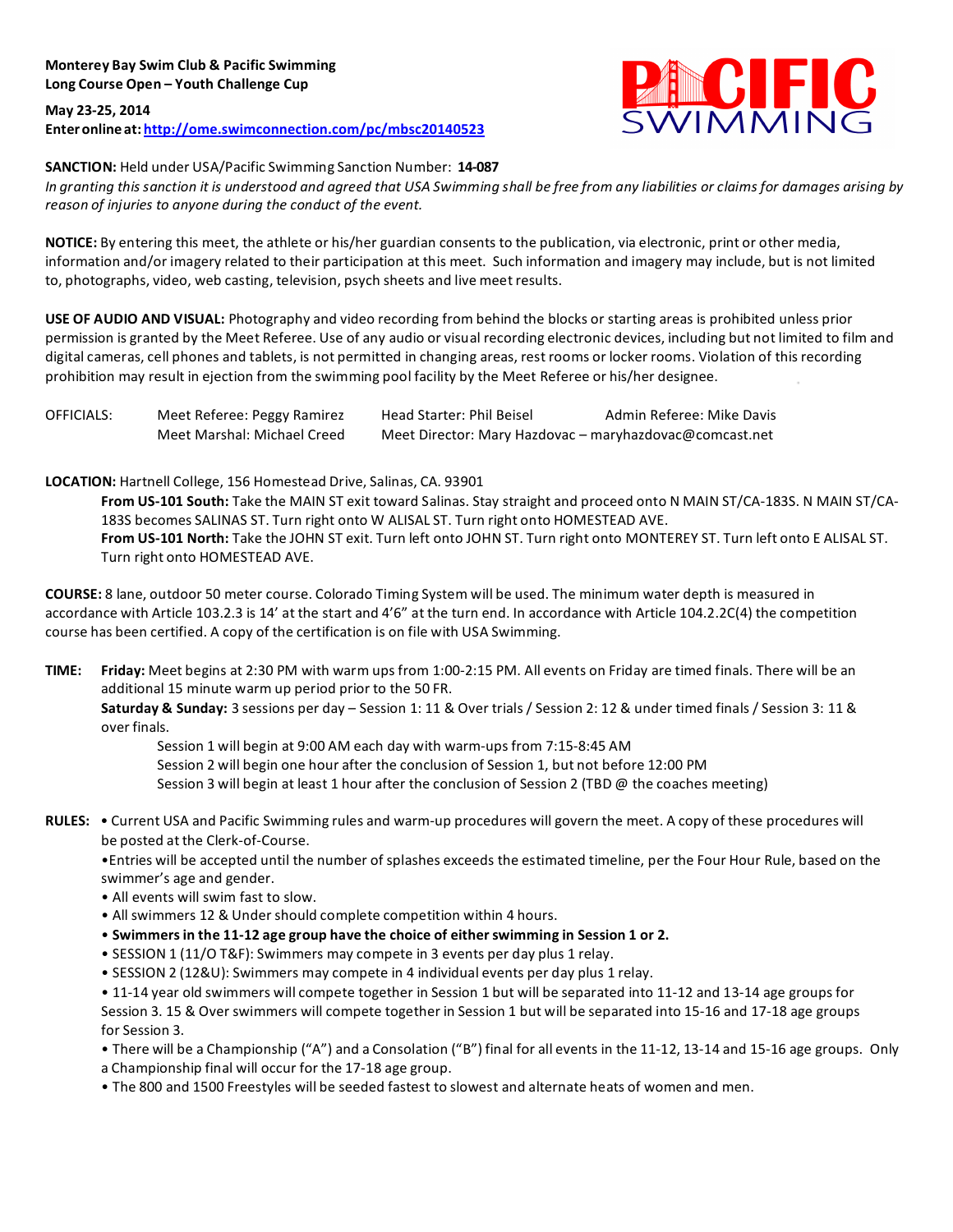- If necessary to meet the Four Hour Rule, the 400, 800 and 1500 Freestyles may swim two per lane.
- If local conditions warrant, the Meet Referee with the concurrence of the Meet Director may require a mandatory scratch down. Immediate cash refunds will be made.

**UNACCOMPANIED SWIMMERS:** Any USA-S athlete-member competing at the meet must be accompanied by a USA Swimming member-coach for the purposes of athlete supervision during warm-up, competition and warm-down. If a coach-member of the athlete's USA-S Club does not attend the meet to serve in said supervisory capacity, it is the responsibility of the swimmer or the swimmer's legal guardian to arrange for supervision by a USA-S member-coach. The Meet Director or Meet Referee may assist the swimmer in making arrangements for such supervision; however, it is recommended that such arrangements be made in advance of the meet by the athlete's USA-S Club Member-Coach.

**RACING STARTS:** Allswimmers must either be certified by a USA-S member-coach as being proficient in performing a racing start, or must start the race in the water. It is the responsibility of the swimmer or the swimmer's legal guardian to ensure compliance with this requirement.

RESTRICTIONS: • Glass containers, sale and use of alcoholic beverages and all kinds of tobacco products are prohibited in all areas of the meet venue.

• No tents or ground covers will be allowed on the pool deck or in any of the fenced area surrounding the pool and spectator facilities.

• No EZ-Ups will be allowed on the pool deck except for use by coaches and official meet personnel.

- Except where venue facilities require otherwise, changing into or out of swimsuits other than in locker rooms or other designated areas is not appropriate and is strongly discouraged.
- **ELIGIBILITY:** Swimmers must be current members of USA-S and enter their name and registration number on the meet entry card as they are shown on their Registration Card. If this is not done, it may be difficult to match the swimmer with the registration and times database. The meet host will check all swimmer registrations against the SWIMS database and if not found to be registered, the Meet Director shall accept the registration at the meet (a \$10 surcharge will be added to the regular registration fee). Duplicate registrations will be refunded by mail.
	- Duplicate registrations will be refunded by mail.

• 12 & Under swimmers competing in Session 1 must have met the PC SR-I time standard in 1 event and will be subject to proof of time per PC Rules & Regulations B.1.d. Swimmers 13 & Over competing in a SR-I competition are considered eligible to compete without proof of time and should enter their best time for an event.

• Swimmers 19 years of age and older may participate in 11 & Over and 15 & Over events but may not receive awards or score points.

• Disabled swimmers are welcome to attend this meet and should contact the Meet Director or Meet Referee regarding special accommodations on entry times and seeding per Pacific Swimming policy.

**ENTRY FEES:** \$5.50 per individual event plus a \$10.00 per swimmer participation fee. Payment of individual events is due at the time of entry. Entries will be rejected if payment is not sent at time of request. **\$16.00** per relay team. Relay entries will be due on the day of the meet, at a time to be announced at the beginning of the meet, and will be deck seeded.

|                       | Make checks payable to: MONTEREY BAY SWIM CLUB |
|-----------------------|------------------------------------------------|
| Mail with entries to: | MONTEREY BAY SWIM CLUB                         |
|                       | C/O MARY HAZDOVAC 1117 PIEDMONT                |
|                       | AVENUE PACIFIC GROVE, CA 93950                 |

\*Overnight mail: Use above address, waive signature requirement please.

\*\*To confirm entries have been received, please include a self-addressed, stamped envelope or postcard with your entries. No telephone confirmations will be made.

## **THREE OPTIONS FOR MEET ENTRY:**

**ONLINE ENTRIES:** To enter online go to **http://ome.swimconnection.com/pc/mbsc20140523** to receive an immediate entry confirmation. This method requires payment by credit card. Swim Connection, LLC charges a processing fee for this service, equal to \$1 per swimmer plus 5% of the total Entry Fees. Please note that the processing fee is a separate fee from the Entry Fees. If you do not wish to pay the processing fee, enter the meet using a mail entry. Entering online is a convenience, is completely voluntary, and is in no way required or expected of a swimmer by Pacific Swimming. Online entries will be accepted through Thursday, May 15, 2014.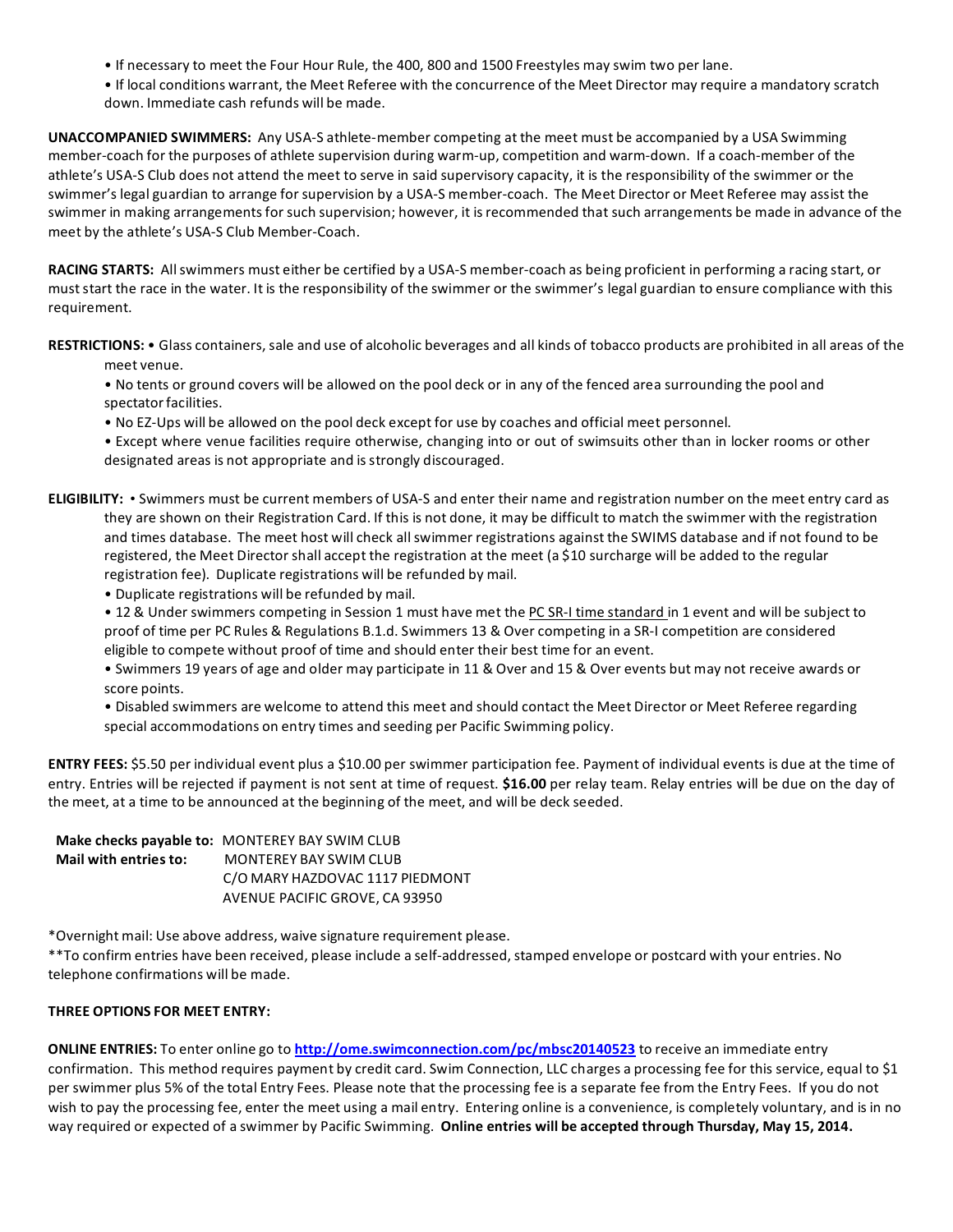**DOWNLOAD Hy-Tek FILE & EMAIL ENTRIES:** Hy-Tek file available for download at www.montereyswim.org. Email entry (entry.zip file) will be accepted only when received with an attached Word or .pdf file including electronic signature of coached and will be dated as official at that time. Full payment (single team check) for an email entry must be postmarked within 48 hours of the email entry. Added events (entered swimmers) may be submitted by hard copy (this includes email) ONLY. DO NOT RESEND AN ENTRY FILE: A replacement file for the team will not be processed. Deletions will not be refunded. If you do not have Hy-Tek entry software Hy-Tek lite can be downloaded for free of charge at http://www.hy-tekltd.com/downloads.html. Submission deadline is Thursday, May 15, 2014.

**MAILED OR HAND DELIVERED ENTRIES:** Entries must be on the attached consolidated entry form. Forms must be filled out completely and printed clearly with swimmers best time. Entries must be postmarked by midnight, Monday, May 12. 2014 or hand delivered by 6:30 p.m. Wednesday, May 14. 2014. No late entries will be accepted. No refunds will be made, except mandatory scratch downs. Requests for confirmation of receipt of entries should include a self-addressed envelope.

**CHECK-IN**: The meet will be deck seeded. Swimmers must check-in at the Clerk of Course. Close of check-in for all events shall be no more than 60 minutes before the estimated time of the start of the first heat of the event. No event shall be closed more than 30 minutes before the scheduled start of the session. Swimmers who do not check-in will not be allowed to compete in the event.

**SCRATCHES**: The Pacific Swimming scratch rules will be in effect. A copy of these rules will be posted at the Clerk-Of-Course. Any swimmer who has checked in for an individual event trial and fails to swim that event will be barred from competing in the next individual event in which the swimmer is entered in this meet. The penalty will not apply if the swimmer scratches before the event is seeded, or if the Referee accepts proof that the failure was caused by illness, injury or other circumstances that were beyond the control of the swimmer. A swimmer shall be barred from competing for the remainder of the meet if he or she fails to compete in the final that he or she originally qualified for, unless properly scratched.

This rule includes a fine of \$25.00 for any swimmer originally qualifying for a final but failing to compete in that final is the swimmer's last competition of the meet. For more information on Pacific scratch/penalty rules for trials and finals, please see sections 3B5b3, 3B5b4 and 3B5b5 in the 2013 Pacific Swim Guide.

AWARDS: A distinctive award will be provided to each swimmer in each event earning first through third places. Ribbons will be awarded for 4<sup>th</sup> through 8<sup>th</sup> places. High point trophies will be awarded to first place girl and boy in each age group.

The Youth Team Challenge Cup will be awarded to the first place team in both the small and large team divisions. The Youth Team Cup concept is a challenge to swimming clubs to bring their best 11-12, 13-14, and 15-16 age group teams. The Youth Cup is awarded to the highest scoring team performing in these three age categories. (11-12 swimmers participating in Session 2 do not score team points). A separate 10 & Under high point team award will be given.

| .<br>Individual: |                   |                   |                                |                    |          |          |             |                           |                 |                  |                    |            |                                    |                  |            |                 |
|------------------|-------------------|-------------------|--------------------------------|--------------------|----------|----------|-------------|---------------------------|-----------------|------------------|--------------------|------------|------------------------------------|------------------|------------|-----------------|
| Place            | 2 J L<br><b>.</b> | $\sim$ nd         | ∽rd<br>-                       | uth.               | _th<br>۰ | ∼th      | —th         | $\sigma^{\text{th}}$<br>◡ | ∽⊾th<br>ι.<br>۰ | $10^{\text{th}}$ | th می<br><b>++</b> | ⊿ ~th<br>ᆠ | $\sim$ $\mathsf{u}\mathsf{u}$<br>ᅩ | $14^{\text{th}}$ | $-th$<br>ᅩ | $\sim$ th<br>ΤO |
| Points           | 20                | . –<br><b>. .</b> | $\overline{\phantom{a}}$<br>16 | $\sim$ $\sim$<br>ᅩ | 14       | 12<br>د⊥ | $\sim$<br>ᆠ | <b>++</b>                 |                 |                  |                    | ۔          | ,,                                 | ∽<br>-           | -          |                 |

Relay:

| <b>Reldy:</b> |                  |                |                        |     |                    |                    |     |                      |                               |                  |                                 |                      |                         |                                       |                      |                         |
|---------------|------------------|----------------|------------------------|-----|--------------------|--------------------|-----|----------------------|-------------------------------|------------------|---------------------------------|----------------------|-------------------------|---------------------------------------|----------------------|-------------------------|
| Place         | <b>A</b> SL<br>- | $\sim$ nd<br>- | $\sim$ rd              | .th | – th               | ∕th<br>∽           | —th | $\sigma^{\text{th}}$ | $\mathsf{\sim}^{\mathsf{th}}$ | $10^{\text{th}}$ | $\overline{a}$ th<br><b>. .</b> | $10^{-1}$<br>ᆠ       | $1.7$ $\cup$<br><b></b> | th م<br>$\overline{\phantom{a}}$<br>- | ⊿ – th<br><b>. .</b> | 4 <sup>111</sup><br>16. |
| Points        | 40               | $\sim$<br>34   | $\sim$<br>ےر<br>$\sim$ | 30  | າດ<br>ەء<br>$\sim$ | $\sim$<br>26<br>__ | 24  | $\sim$<br>24         | 10<br>ΤO<br>$\sim$            | 14<br>--         | $\sim$<br>--                    | 1 <sup>C</sup><br>⊥∪ |                         | <br>ັ                                 |                      | -                       |

REFRESHMENTS: Snack bar available. Refreshments and lunch will be provided free to coaches and working officials.

ADMISSION: Free. Programs will be for sale at the meet.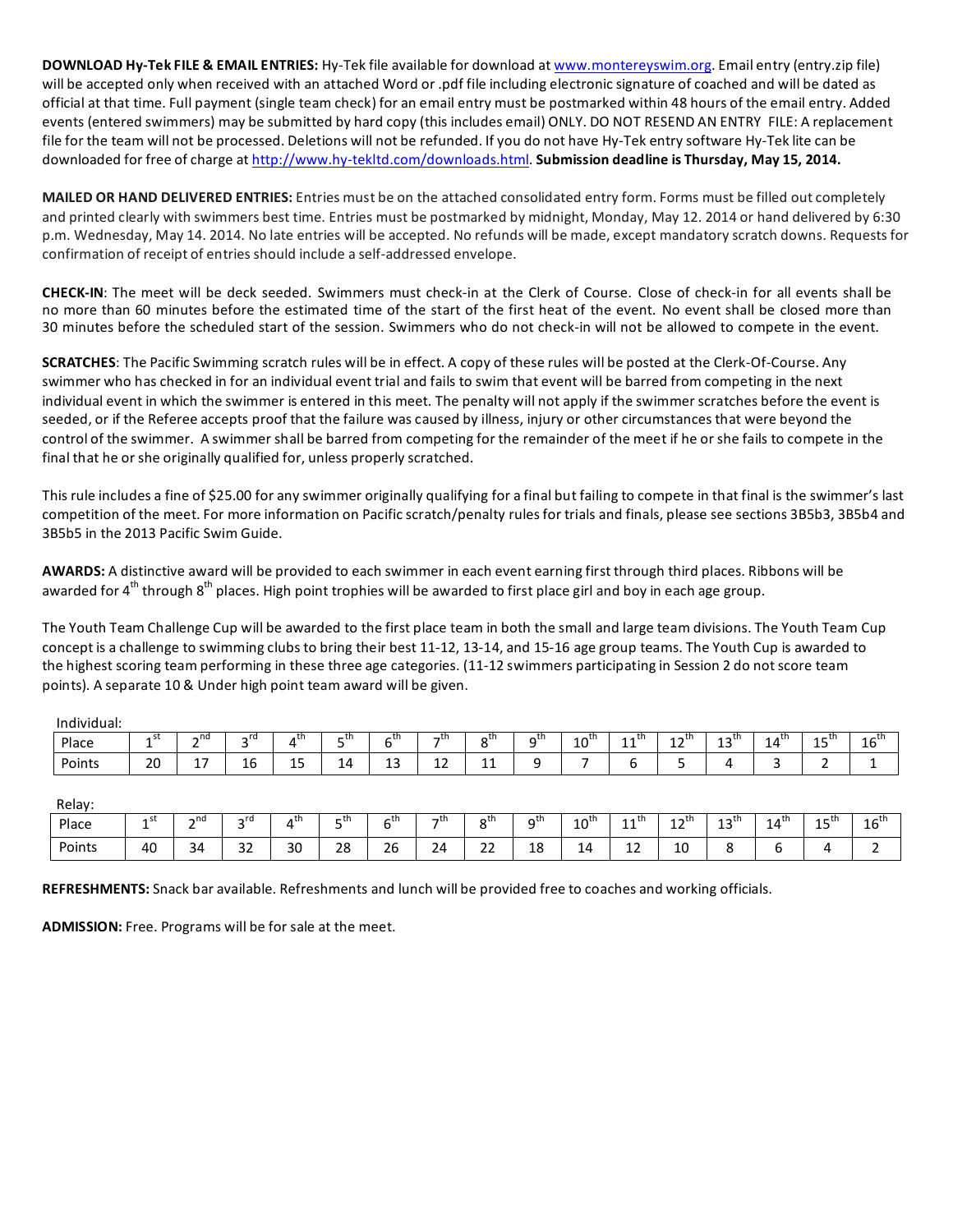| <b>GIRLS</b><br><b>EVENT#</b>       | <b>AGE</b><br><b>GROUP</b> | <b>DESCRIPTION</b> | <b>BOYS</b><br><b>EVENT#</b> |  |  |  |  |  |  |  |  |
|-------------------------------------|----------------------------|--------------------|------------------------------|--|--|--|--|--|--|--|--|
| FRIDAY, MAY 23, 2014 (TIMED FINALS) |                            |                    |                              |  |  |  |  |  |  |  |  |
| 1                                   | 11/O                       |                    |                              |  |  |  |  |  |  |  |  |
|                                     | 11/O                       | <b>1500 FREE</b>   | 2                            |  |  |  |  |  |  |  |  |
| 3                                   | $11 - 14$                  | 50 FREE            | 4                            |  |  |  |  |  |  |  |  |
| 5                                   | 15/0                       | 50 FREE            | 6                            |  |  |  |  |  |  |  |  |
| 7                                   | $11 - 14$                  | 400 IM             | 8                            |  |  |  |  |  |  |  |  |
| 9                                   | 15/O                       | 400 IM             | 10                           |  |  |  |  |  |  |  |  |
| 11                                  | $13 - 14$                  | 4 x 50 FREE RELAY  | 12                           |  |  |  |  |  |  |  |  |
| 13                                  | 15/0                       | 4 x 50 FREE RELAY  | 14                           |  |  |  |  |  |  |  |  |

| <b>GIRLS</b><br><b>EVENT#</b> | <b>AGE GROUP</b> | <b>DESCRIPTION</b>                        | <b>BOYS</b><br><b>EVENT#</b> | <b>GIRLS</b><br><b>EVENT#</b> | <b>AGE GROUPI</b> | <b>DESCRIPTION</b>                              | <b>BOYS</b><br><b>EVENT#</b> |
|-------------------------------|------------------|-------------------------------------------|------------------------------|-------------------------------|-------------------|-------------------------------------------------|------------------------------|
|                               |                  | SATURDAY, MAY 24, 2014 (SESSION 1-9:00 AM |                              |                               |                   | SATURDAY, MAY 24, 2014 (SESSION 2-TIMED FINALS) |                              |
| 15                            | $11 - 14$        | <b>200 FREE</b>                           | 16                           | 41                            | 10 & UN           | <b>100 FREE</b>                                 | 42                           |
| 17                            | 15/O             | <b>200 FREE</b>                           | 18                           | 43                            | $11 - 12$         | <b>200 FREE</b>                                 | 44                           |
| 19                            | $11 - 14$        | 200 BREAST                                | 20                           | 45                            | 10 & UN           | 100 BREAST                                      | 46                           |
| 21                            | 15/O             | 200 BREAST                                | 22                           | 47                            | $11 - 12$         | <b>50 BREAST</b>                                | 48                           |
| 23                            | $11 - 14$        | 100 BACK                                  | 24                           | 49                            | 10 & UN           | 50 BACK                                         | 50                           |
| 25                            | 15/O             | 100 BACK                                  | 26                           | 51                            | 11-12             | 100 BACK                                        | 52                           |
| 27                            | $11 - 14$        | 200 IM                                    | 28                           | 53                            | 10 & UN           | <b>50 FLY</b>                                   | 54                           |
| 29                            | 15/O             | 200 IM                                    | 30                           | 55                            | $11 - 12$         | <b>50 FLY</b>                                   | 56                           |
| 31                            | 13-14            | <b>100 FLY</b>                            | 32                           | 57                            | 10 & UN           | 4 X 50 MEDLEY RELAY                             | 58                           |
| 33                            | 15/O             | <b>100 FLY</b>                            | 34                           |                               |                   |                                                 |                              |
| 35                            | $11 - 12$        | 4 X 100 FREE RELAY                        | 36                           |                               |                   |                                                 |                              |
| 37                            | 13-14            | 4 X 100 FREE RELAY                        | 38                           |                               |                   |                                                 |                              |
| 39                            | 15/O             | 4 X 100 FREE RELAY                        | 40                           |                               |                   |                                                 |                              |

| <b>GIRLS</b><br><b>EVENT#</b> | <b>AGE GROUP</b> | <b>DESCRIPTION</b>                             | <b>BOYS</b><br><b>EVENT#</b> | <b>GIRLS</b><br><b>EVENT#</b> | <b>AGE GROUP</b> | <b>DESCRIPTION</b>                            | <b>BOYS</b><br><b>EVENT#</b> |
|-------------------------------|------------------|------------------------------------------------|------------------------------|-------------------------------|------------------|-----------------------------------------------|------------------------------|
|                               |                  | SUNDAY, MAY 25, 2014 (SESSION 1-9:00 AM HEATS) |                              |                               |                  | SUNDAY, MAY 25, 2014 (SESSION 2-TIMED FINALS) |                              |
| 59                            | $11 - 14$        | <b>100 FREE</b>                                | 60                           | 85                            | 10 & UN          | 100 BACK                                      | 86                           |
| 61                            | 15/O             | <b>100 FREE</b>                                | 62                           | 87                            | $11 - 12$        | 50 BACK                                       | 88                           |
| 63                            | $11 - 14$        | <b>200 FLY</b>                                 | 64                           | 89                            | 10 & UN          | 200 IM                                        | 90                           |
| 65                            | 15/O             | <b>200 FLY</b>                                 | 66                           | 91                            | $11 - 12$        | 200 IM                                        | 92                           |
| 67                            | $11 - 14$        | 100 BREAST                                     | 68                           | 93                            | 10 & UN          | 50 FREE                                       | 94                           |
| 69                            | 15/O             | 100 BREAST                                     | 70                           | 95                            | $11 - 12$        | <b>100 FREE</b>                               | 96                           |
| 71                            | $11 - 14$        | 200 BACK                                       | 72                           | 97                            | 10 & UN          | 50 BREAST                                     | 98                           |
| 73                            | 15/O             | 200 BACK                                       | 74                           | 99                            | $11 - 12$        | 100 BREAST                                    | 100                          |
| 75                            | $11 - 14$        | <b>400 FREE</b>                                | 76                           | 101                           | 10 & UN          | 4 X 50 FREE RELAY                             | 102                          |
| 77                            | 15/O             | <b>400 FREE</b>                                | 78                           |                               |                  |                                               |                              |
| 79                            | $11 - 12$        | 4 X 100 MED RELAY                              | 80                           |                               |                  |                                               |                              |
| 81                            | $13 - 14$        | 4 X 100 MED RELAY                              | 82                           |                               |                  |                                               |                              |
| 83                            | 15/ $\cap$       | 4 X 100 MFD RFLAY                              | 84                           |                               |                  |                                               |                              |

83 | 15/O | 4 X 100 MED RELAY | 84